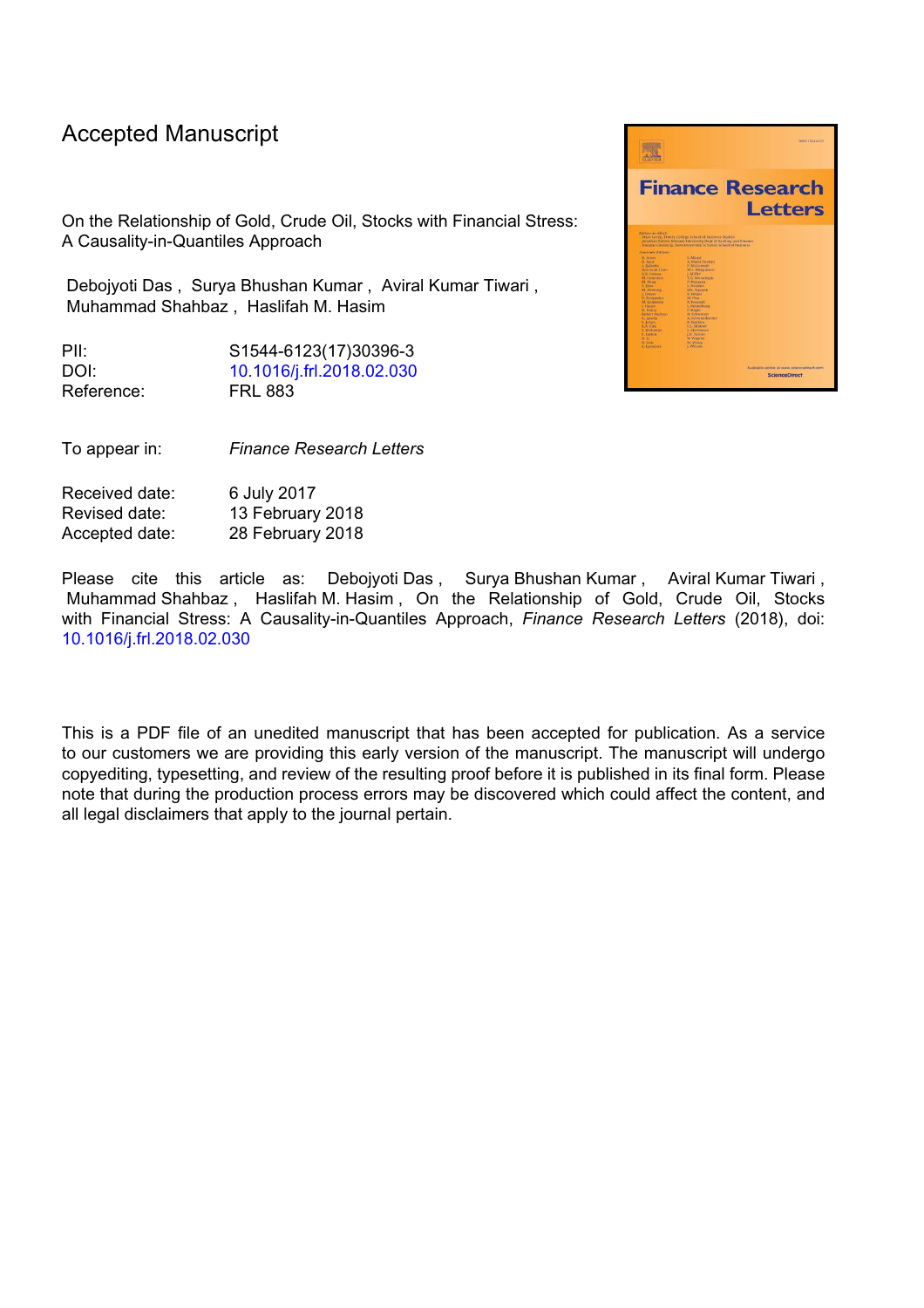# ACCEPTED MANUSCRIPT

## **Highlights**

- The dependence structure of stocks, gold and crude oil with financial stress is examined.
- We used the nonparametric causality-in-quantile technique.
- Bilateral causality exists in mean and variance for gold and crude oil with respect to financial stress.
- Stocks influence financial stress both in mean and variance.

Co financial stress.<br>
Stocks influence financial stress both in mean and variance.<br>
Stocks influence financial stress both in mean and variance.<br>
ACCEPTED MANUSCRIPT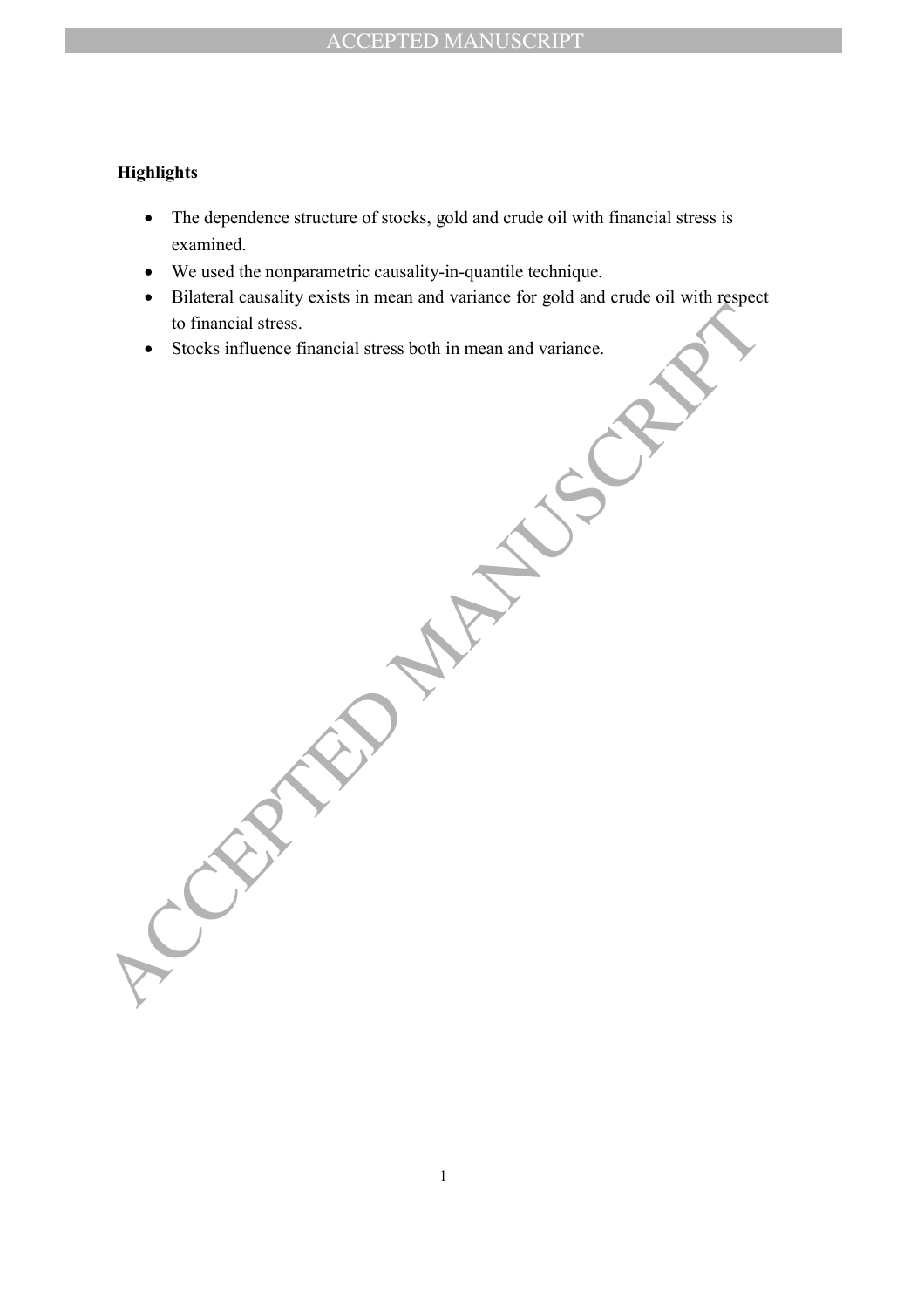# On the Relationship of Gold, Crude Oil, Stocks with Financial Stress: A Causality-in-Quantiles Approach

## Debojyoti Das

Finance Area, Indian Institute of Management Raipur GEC Campus, Sejbahar, Raipur- 492015, Chhattisgarh, India. E-mail: debojyoti.fpm2014@iimraipur.ac.in Contact: +91-7024120125

#### Surya Bhushan Kumar

Finance Area, Indian Institute of Management Raipur GEC Campus, Sejbahar, Raipur- 492015, Chhattisgarh, India. E-mail: surya.fpm2014@iimraipur.ac.in Contact: +91-8962918477

## Aviral Kumar Tiwari

Finance Access the Manuarity Contract (1971-7024120125)<br>
Surva Blueshan Kumar<br>
Surva Blueshan Kumar<br>
Circle Campus, Sejbahar, Kaipur- 492015, Chlaatisgand, Judit<br>
Finance Access the Manuarity of Manuarity Communication<br>
T International Center of Research and Education, Energy and Sustainable Development Montpellier Business School, 2300, Avenue des Moulins 34185 Montpellier Cedex 4, France E-mail: aviral.eco@gmail.com Contact: +33-758758648

## Muhammad Shahbaz

International Center of Research and Education, Energy and Sustainable Development Montpellier Business School, 2300, Avenue des Moulins 34185 Montpellier Cedex 4, France E-mail: shahbazmohd@live.com

## Haslifah M. Hasim

Department of Mathematical Sciences, University of Essex Wivenhoe Park, Colchester CO4 3SQ, United Kingdom E-mail: hhashim@essex.ac.uk Contact: +44-7907095724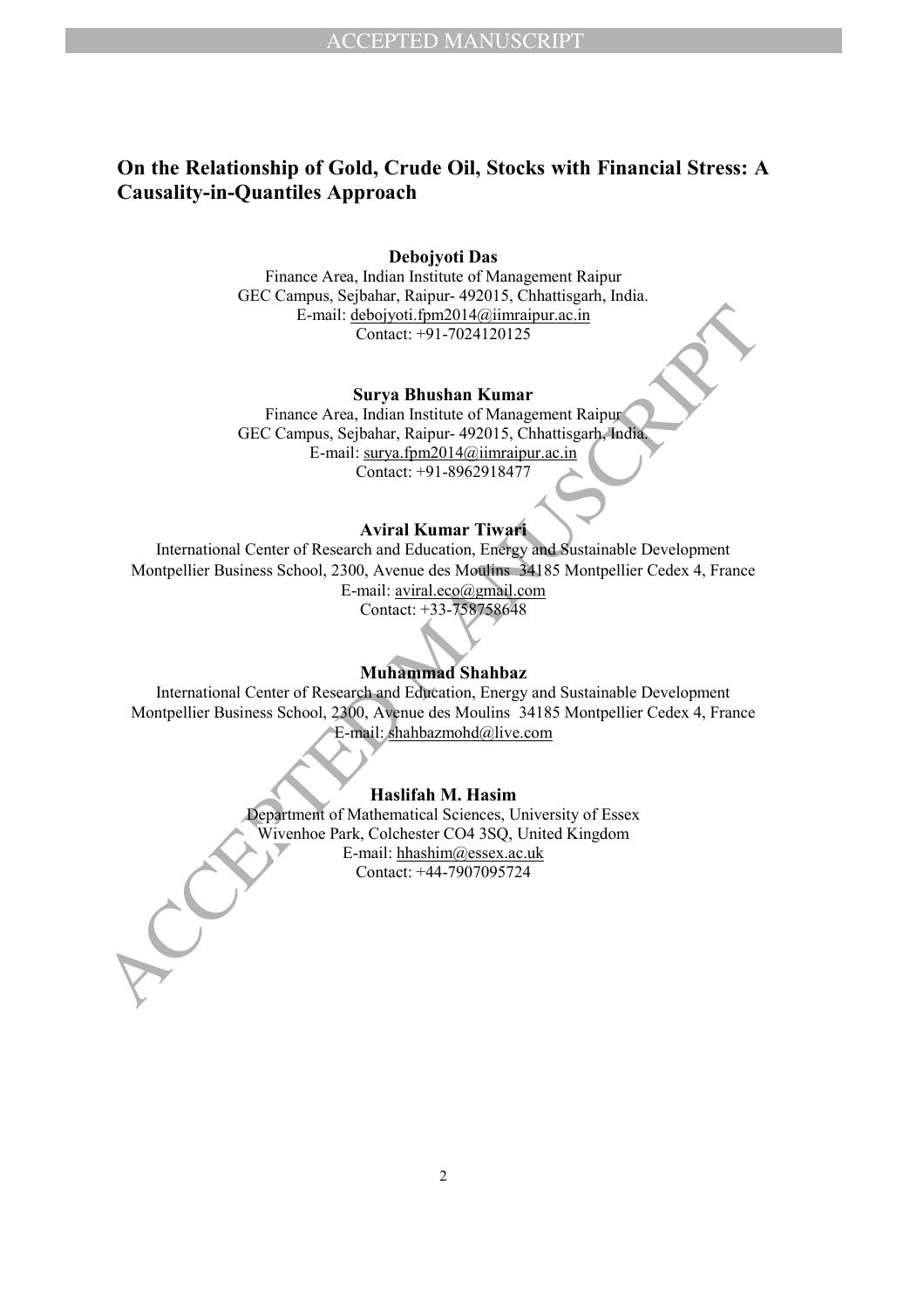## ABSTRACT

We examined the dependence structure of stocks, gold and crude oil with financial stress using the nonparametric causality-in-quantile technique for the period from December 1993 to March 2017. The study finds the evidence of bilateral causality in mean and variance for gold and crude oil with respect to financial stress, and stocks to be influential to financial stress both in mean and variance.

Keywords: Gold; Crude Oil; Financial Stress; Causality-in-Quantiles

## JEL Classification: G11; E44; B26

## 1. Introduction

Financial stress may be described as adverse economic forces that originate uncertain macroeconomic conditions in a real economy. The rising economic instabilities and market fluctuations intensify financial stress since the economic agents expect amplified probabilities of downside risks (Illing and Liu, 2006). Hakkio and Keeton (2009) argue that economists typically associate certain key features with financial stress. They are: (a) increased uncertainties about fundamental values of assets, (b) increased uncertainty about the behaviour of other investors, (c) increased asymmetry of information, (d) decreased eagerness to hold risky assets, and (e) decreased willingness to hold illiquid assets. However, the prominence and intensity of these features will vary according to different episodes of financial stress.

Variance to point and cloud conventions and the production of point and the minimum states and the minimum states and the minimum states and the minimum states and the minimum states and the minimum states and the minimum The expected future stream of cash flows from assets like stocks, gold and oil are dependent on macroeconomic variables such as inflation and risk-free rates. From a different macroeconomic perspective, the fundamental values of the assets reflect the economic outlook of a nation (Hakkio and Keeton, 2009). Consequently, a nation may fail to attract new investors if the fundamental values of assets depict plummeting tendencies. Moreover, the existing investors might also wither away as they would assign higher probabilities to pessimistic outcomes of financial loss. This possibility further deepens the roots of financial stress in an economy. Thus, the relationship is somehow endogenous and intertwined with bi-directional causalities, i.e., financial stress might affect the fundamental values of assets; therefore, the dwindling asset fundamentals may also act as a significant stressor.

In the recent past, researchers have attempted to disentangle the phenomenon of bilateral causation between financial stress and real assets. Sum (2013) empirically documented the relationship between market risk premiums and financial stress. Using a linear Granger causality test, the author concludes that financial stress causes a declination in market risk premium; nevertheless, the evidence of reverse causality was not significant. Nazlioglu et al., (2015) investigated the mechanism of volatility transmission between oil prices and financial stress using a Granger causality in variance test. The results account for a risk transfer mechanism from oil prices to financial stress before the global financial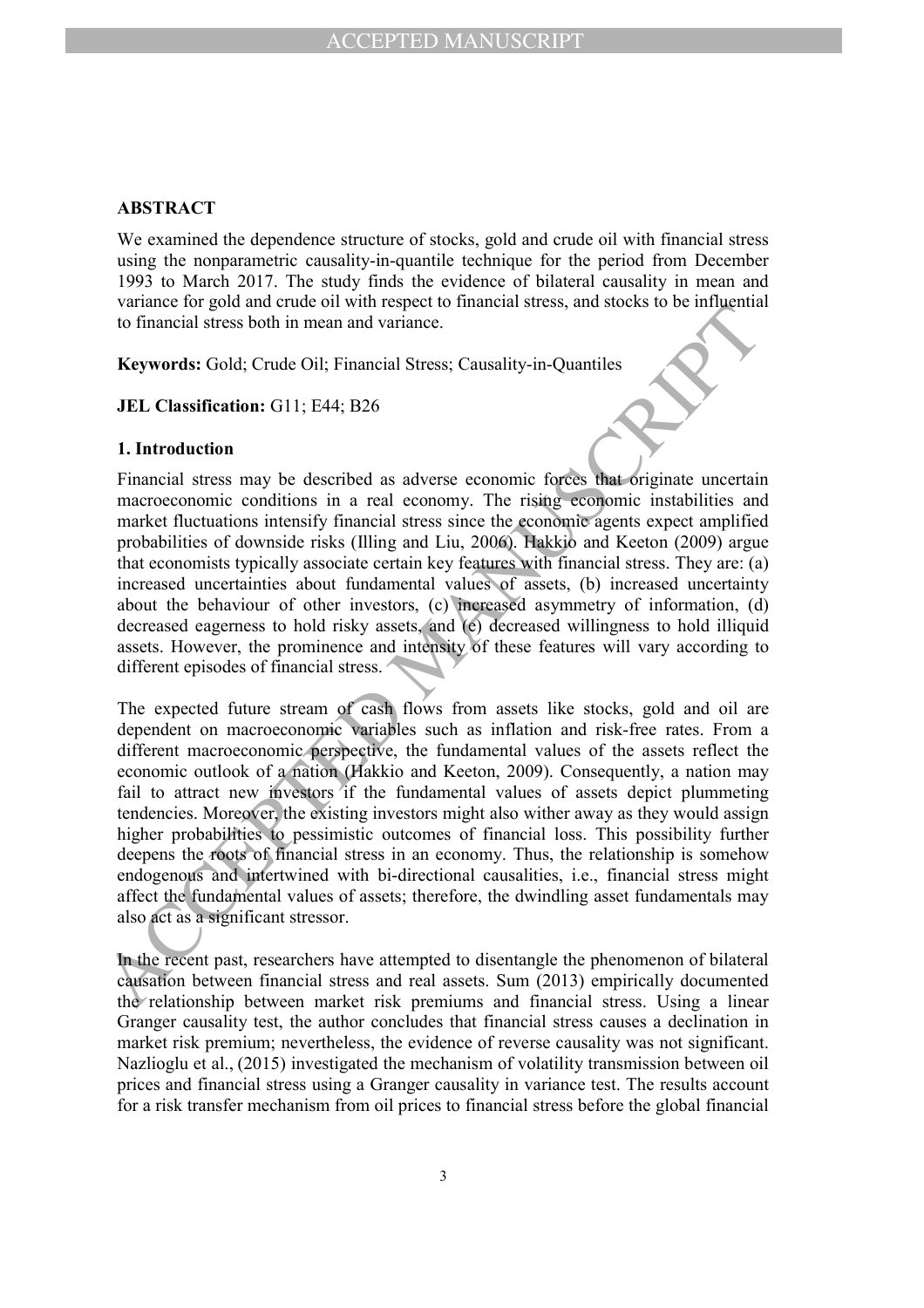crisis. However, a reverse causality, i.e., from financial stress to oil prices, was evident in the post-crisis era. In a recent scholarly effort, Reboredo and Uddin (2016) examined the co-movement and causality between financial stress and tradable energy and metal commodities using quantile regression and Granger causality test. Their study acknowledged the influence of financial stress on the intermediate and upper quantiles of commodity returns. Nonetheless, no evidence of co-movement was reported.

This tatty attempts to re-axemine the relationship between stocks, gold, and egites of the stationary diperpentation of the stationary different and logical to understand and unveil the phenomenon of bi-directional quasil This study attempts to re-examine the relationship between stocks, gold, and crude oil with financial stress using causality-in-quantiles method. A re-examination appears pertinent and logical to understand and unveil the phenomenon of bi-directional causality. Hence, this study employs a non-parametric causality-in-quantile test, which is recently proposed by Balcilar et al., (2016a). Previous studies significantly applied the linear Granger causality tests. However, if the data is nonlinear (which is one of the stylised facts of financial time series), the linear causality results cannot be completely relied upon (Babalos and Balcilar, 2016; Bekiros et al., 2016). The causality-in-quantile method estimates the dependence structure using a nonparametric procedure, which minimises the probabilities of misspecification errors and also facilitates the detection of higher order dependencies (mean and variance). Also, the causality can also be detected when the market is bullish (higher quantiles), normal (intermediate quantiles) and bearish (lower quantiles).

Additionally, this study considers three assets, i.e., stocks, gold and crude oil with a purpose. Reboredo and Uddin (2016) argue that during the occasions of higher financial stress, the investors increasingly rebalance their portfolios to mitigate downside risks by transferring investments to commodities that are often viewed as save-haven assets – a phenomenon known as flight to quality. Furthermore, the authors have also posited a probable transmission of stress to commodities by portfolio rebalancing. Cheng et al., (2015) provide similar evidence of how trader's position changes in commodities markets in response to changes in stock market volatility. The authors concluded that both trader's position and commodity prices were affected by the stock market vulnerabilities. Thus, the study expects to offer newer insights by detecting the quantile causality in mean and variance between financial assets (stocks) and tradable commodities (gold and crude oil).

The study finds an evidence of bi-directional causality both in mean and variance for gold and crude oil with financial stress. However, stocks are found to influence financial stress more strongly. The causality of financial stress over stocks depicts a weak evidence. The rest of the paper is organised as follows: Section 2 briefly describes the data and also explains the methodologies used. Sections 3 discusses the main results of the study. Section 4 highlights the key findings of the study, and finally, Section 5 concludes.

# 2. Data

The study considers weekly data for the period spanning from 31 December 1993 to 24 March 2017 (1213 observations). As a proxy of financial stress, the study considers the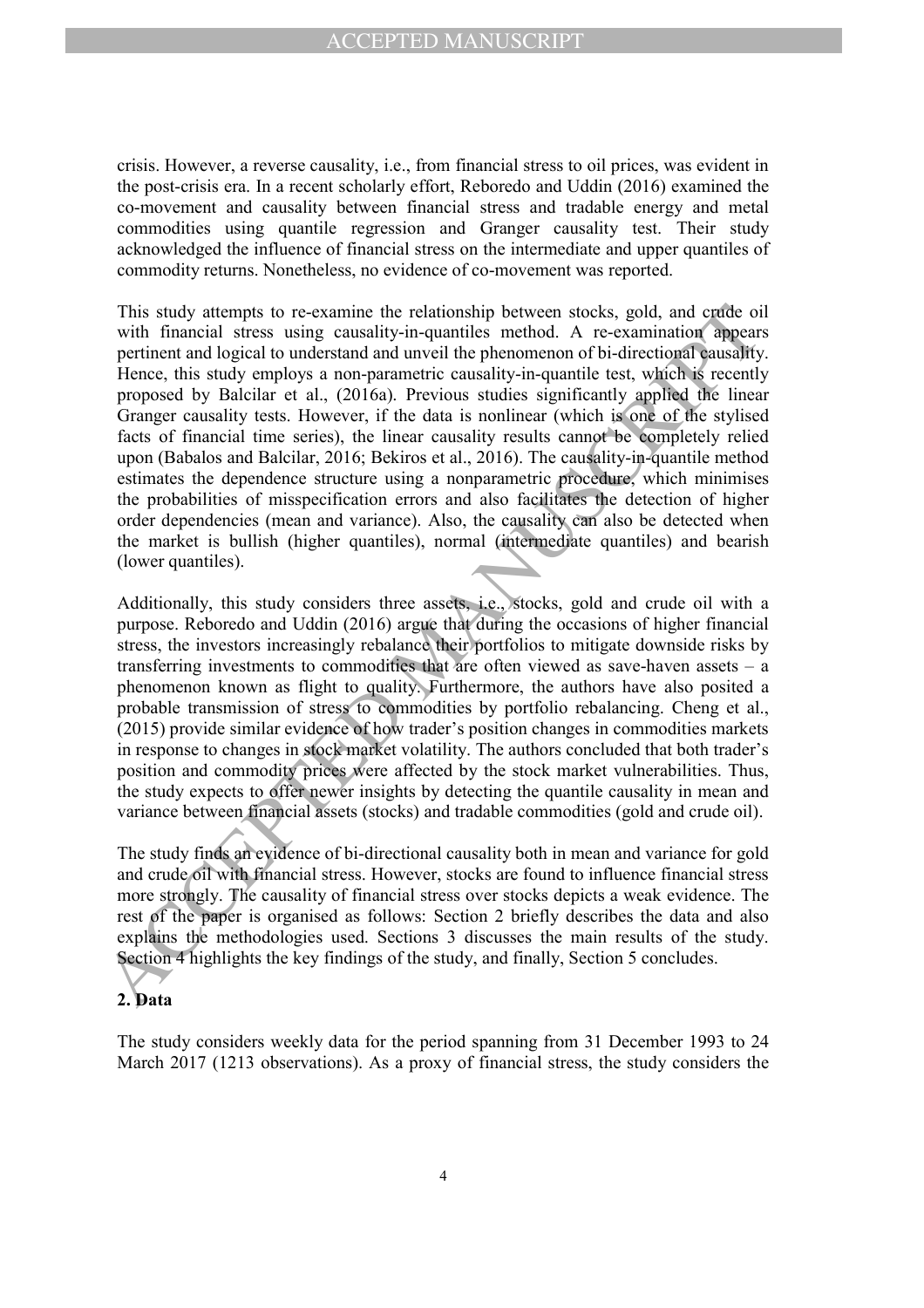Financial Stress Index (FSI) data provided by Federal Reserve Bank of St. Louis<sup>1</sup>. The gold spot prices data for the US are obtained from the World Gold Council. For world crude oil prices, the study uses the West Texas Intermediate (WTI) spot prices. As a proxy for stocks, this study considers the S&P 500 Index. The crude oil and stock prices are extracted from the Bloomberg database. The index-based returns are calculated for the variables with consideration to the differences between natural logs, i.e.,  $R_t = \ln(P_t / P_{t-1})$ .

In Table 1, the summary statistics for stocks, gold, and crude oil is exhibited. Gold shows<br>the least minimum value, whereas the highest minimum value relates to sock returns,<br>solitowed by crude oil. The highest maximum v In Table 1, the summary statistics for stocks, gold, and crude oil is exhibited. Gold shows the least minimum value, whereas the highest minimum value relates to stock returns, followed by crude oil. The highest maximum value is observed for crude oil, whereas the lowest value refers to stock. The mean returns are found to be highest in stock; gold and crude oil returns remain indifferent. Returns volatility in terms of standard deviation is highest for crude oil and lowest for gold. The negative skewness coefficients signify more frequent negative returns than positive returns. The stocks show larger negative skewness coefficient, whereas minimum skewness is represented by gold. The kurtosis coefficients are positive and leptokurtic for gold and stock. Positive kurtosis coefficients connote higher probabilities of realising positive returns. The Jarque-Bera test rejects the null hypothesis of normality. The Ljung-Box Q-statistic at a lag order of 10 provides evidence of serial dependence for all the series under examination. The linear correlation coefficient of crude oil and stock returns with financial stress is negative. However, the coefficient for gold returns is positive (weak though). The positive correlation of gold with stress could be an outcome of flight to quality phenomenon.

|                                       | <b>Stock</b> | Gold     | <b>Crude Oil</b> |
|---------------------------------------|--------------|----------|------------------|
| Minimum                               | $-0.20$      | $-0.14$  | $-0.19$          |
| Maximum                               | 0.11         | 0.15     | 0.25             |
| Mean                                  | 0.0013       | 0.0010   | 0.0010           |
| <b>Standard Deviation</b>             | 0.0236       | 0.0234   | 0.0425           |
| <b>Skewness</b>                       | $-0.764$     | $-0.119$ | $-0.203$         |
| Kurtosis                              | 6.668        | 4.340    | 2.671            |
| Jarque-Bera                           | 2341.40      | 944.26   | 364.42           |
| Ljung-Box Q-Statistic (10)            | 32.13        | 18.25    | 62.96            |
|                                       | (0.00)       | (0.05)   | (0.00)           |
| <b>Linear Correlation with Stress</b> | $-0.049$     | 0.005    | $-0.046$         |

Table 1. Statistical properties of stock, gold and crude oil

Note: The critical value of the Jarque-Bera test at 5% level is 5.99. The Ljung-Box test was performed taking a lag of 10. The p-values are reported in parentheses.

Figure 1 presents the risk confidence sensitivities for stock, gold and crude oil. The Value-at-Risk (VaR) is represented on the vertical axis; the confidence levels are denoted on the horizontal axis. At 99% confidence level, the historical VaR for both gold and stock is 7%. The VaR for crude oil is at the maximum, which is approximately 12%.

j

<sup>1</sup> The data can be retrieved from the following link: https://fred.stlouisfed.org/series/STLFSI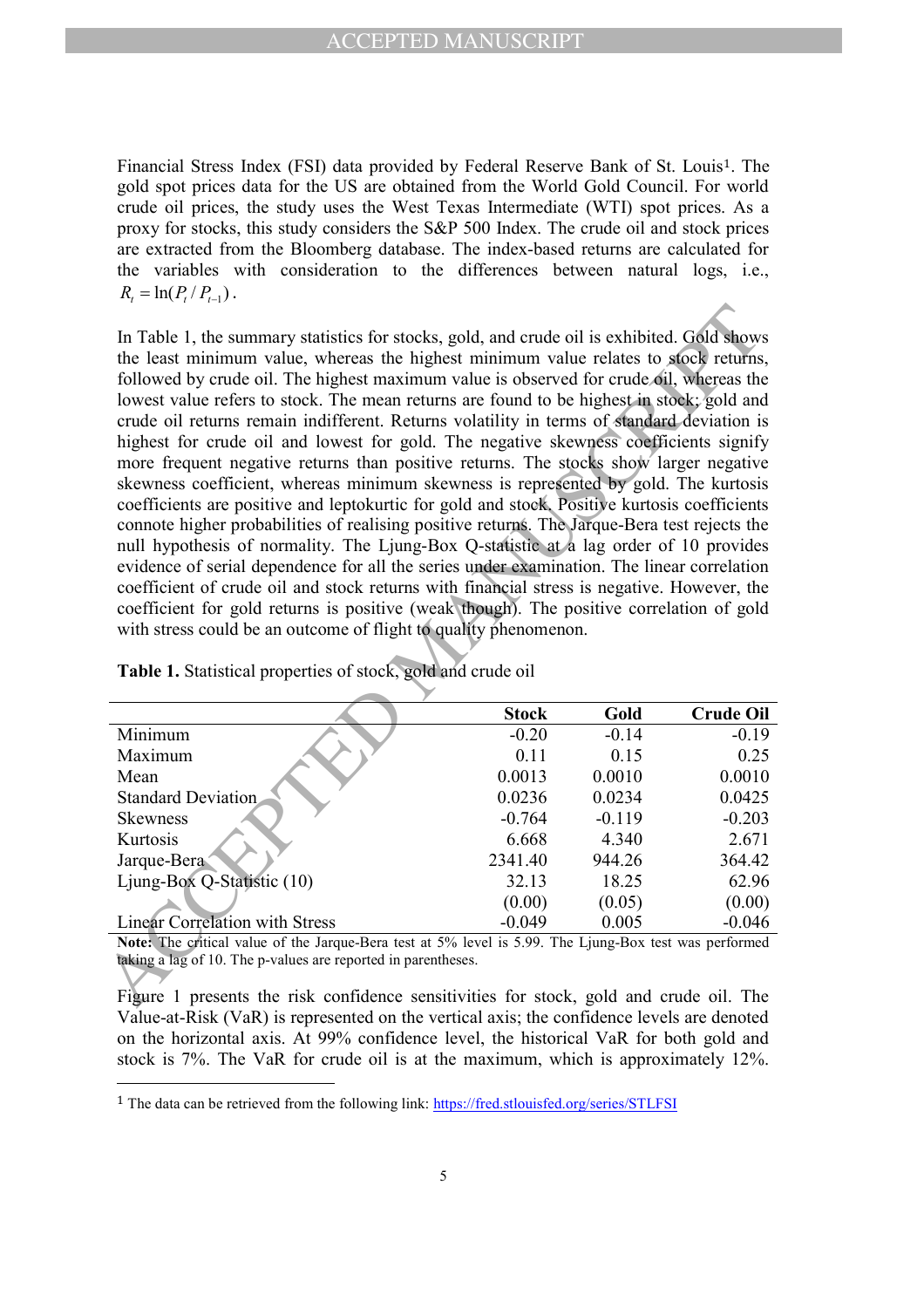Thus, the inference based on historical data show that hedging the crude oil from stocks could be a relatively risky proposition.



Figure 1. Risk confidence sensitivity for stock (S&P 500), gold and crude oil (WTI)

# 3. Estimation Methodology

The nonlinear causality in stock, gold or crude oil  $y(t)$  is examined with the predictor financial stress  $x(t)$ , and then the quantile causality is tested in reverse order. Following Jeong et al., (2012), the quantile-based causality may be defined as:

With respect to a lag vector  $\{y_{t-1},..., y_{t-p}, x_{t-1},..., x_{t-p}\}$ ,  $x(t)$  does not cause  $y(t)$  in the  $\theta$ th quantile if

$$
Q_{\theta}(y_t | y_{t-1}, ..., y_{t-p}, x_{t-1}, ..., x_{t-p}) = Q_{\theta}(y_t | y_{t-1}, ..., y_{t-p})
$$
\n<sup>(7)</sup>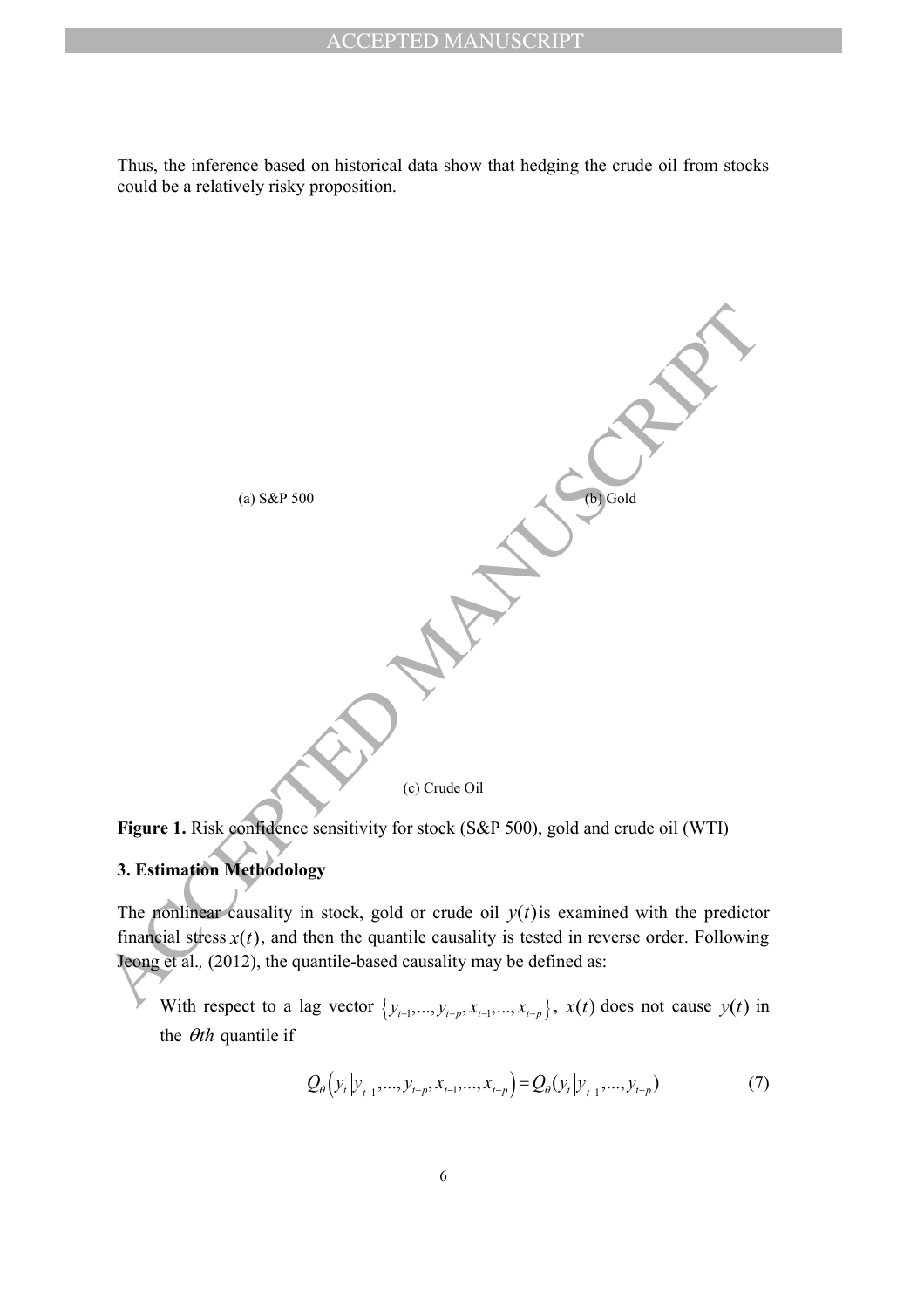and further,  $x(t)$  may be assumed to cause  $y(t)$  in the  $\theta$ th quantile respective to  $\{y_{t-1},...,y_{t-p},x_{t-1},...,x_{t-p}\}\text{ if }$ 

$$
Q_{\theta}(y_t | y_{t-1}, ..., y_{t-p}, x_{t-1}, ..., x_{t-p}) \neq Q_{\theta}(y_t | y_{t-1}, ..., y_{t-p})
$$
\n(8)

where  $Q_{\theta}(y_t|)$  is the *Oth* quantile of  $y(t)$ . The conditional quantiles of  $y(t)$ ,  $Q_{\theta}(y_t|)$ depends on t and the quantiles are restricted between zero and one, i.e.,  $0 \lt \theta \lt 1$ .

The implications of the causality in mean from  $x(t)$  to  $y(t)$  in the  $\theta$ th quantile is that the historical values of  $x(t)$  may assist to predict the values of  $y(t)$  in  $\theta$ th quantile, but not in other quantiles. As stated earlier, this test is an extension of Jeong et al., (2012) to test for the second moment. Besides, while testing the causality in the higher order moments, a common complication arises is the  $k^{th}$  moment, which usually implies causality in  $m^{th}$ moment for  $k \prec m$ . The causality-in-quantile method applies a sequential nonparametric Granger quantile causality approach of Nishiyama et al., (2011) to eliminate the stated complication.

where  $Z_0(t_f)$  is not early usaming or  $\eta$ , i.e. containing summates or  $\eta(t)$ , the section of the causality in mean from  $x(t)$  in the *OHA* quantiles that the historical values of  $x(t)$  may assist to predict the values In order to justify the application of the nonlinear causality-in-quantile method, the hypothesis of linearity of the data is tested following previous studies (Babalos and Balcilar, 2016; Balcilar et al., 2016b). To facilitate comparability of a linear VAR(1), Granger causality test was performed (see Table 2). The results depicted that the null hypothesis of financial stress does not Granger-cause stocks, gold, and crude oil cannot be rejected at all levels of significance. The BDS test (Broock et al., 1996) was performed on the residuals of  $AR(1)$  process in addition to  $VAR(1)$  residuals of the variables with the financial stress equation in order to check the independent and identical distribution  $(i.i.d.)$  property of the series. Table 3 presents the results of the BDS test, which provide considerable evidence of failure to accept the null hypothesis of i.i.d. for residuals of both AR(1) and VAR(1) processes at various levels of embedded dimensions. Thus, the phenomenon of nonlinearity is present in the relationship between financial stress and stocks, gold, and crude oil. Hence, the linear Granger causality test is susceptible to misspecification error probabilities. Table 4 also exhibits multiple structural breaks (Bai and Perron, 2003) on AR(1) residuals, which further justify the applicability of the causality-in-quantile approach.

| Table 2. Linear VAR (1) Granger Causality Test |  |  |  |  |
|------------------------------------------------|--|--|--|--|
|------------------------------------------------|--|--|--|--|

| <b>Null Hypothesis</b>           | <i>F</i> -Statistics | <i>p</i> -value |
|----------------------------------|----------------------|-----------------|
| $\text{Stress} \neq \text{Gold}$ | 0.00                 | 0.98            |
| Stress $\neq$ Crude Oil          | 0.99                 | 0.32            |
| Stress $\neq$ Stock              | l 92                 | 0.17            |

Note:  $\neq$  represents "do not Granger-cause".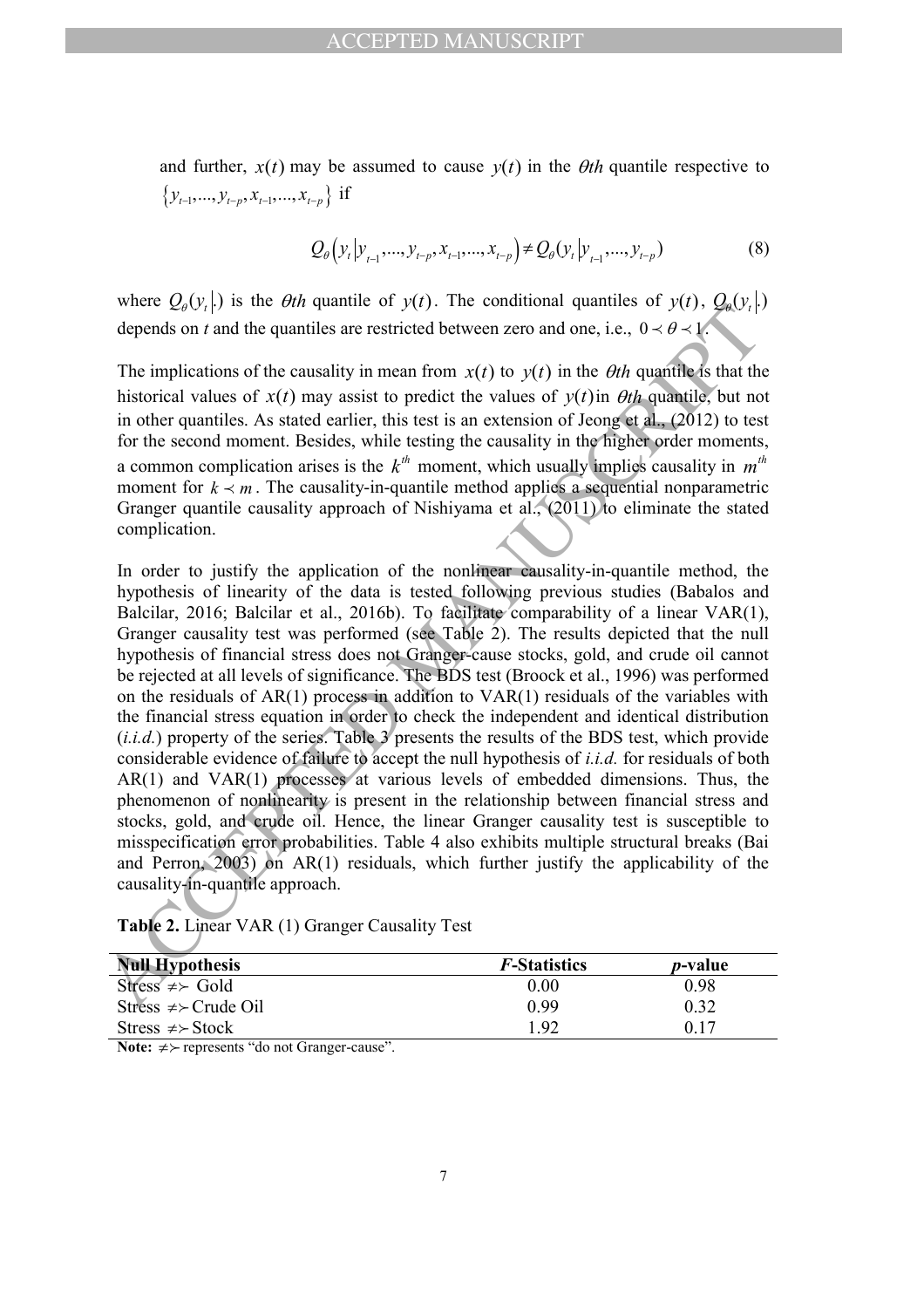#### Table 3. BDS Test

| $AR(1)$ and $VAR(1)$ |            |             | <b>Dimensions</b> |             |             |
|----------------------|------------|-------------|-------------------|-------------|-------------|
| <b>Processes</b>     | 2          | 3           | 4                 |             | 6           |
| $AR(1)$ : Stocks     | 8.26(0.00) | 10.97(0.00) | 14.46(0.00)       | 17.35(0.00) | 20.23(0.00) |
| $AR(1)$ : Gold       | 7.21(0.00) | 10.08(0.00) | 13.75(0.00)       | 20.35(0.00) | 31.26(0.00) |
| $AR(1)$ : Crude oil  | 2.81(0.00) | 3.73(0.00)  | 5.54(0.00)        | 7.80(0.00)  | 10.45(0.00) |
| VAR(1): Stocks       | 7.95(0.00) | 10.73(0.00) | 13.96(0.00)       | 16.76(0.00) | 19.27(0.00) |
| VAR(1): Gold         | 7.25(0.00) | 10.11(0.00) | 13.80(0.00)       | 20.40(0.00) | 31,29(0.00) |
| VAR(1): Crude oil    | 3.00(0.00) | 3.98(0.00)  | 5.50(0.00)        | 7.58(0.00)  | 10.42(0.00) |

Note: The z-statistic is reported as various embedded dimensions. The *p*-values are reported in parentheses.

#### Table 4. Structural Breaks

| <b>Models</b>                               | <b>Break Dates</b>                                         |  |
|---------------------------------------------|------------------------------------------------------------|--|
| $AR(1)$ : Stocks                            | 1998/07/17; 2002/02/15; 2005/02/09; 2009/02/27; 2013/05/10 |  |
| $AR(1)$ : Gold                              | 1997/06/20; 2001/02/16; 2004/04/10; 2008/03/14; 2011/09/02 |  |
| $AR(1)$ : Crude oil                         | 1998/06/19; 2002/01/18; 2005/09/02; 2009/02/02; 2013/09/06 |  |
| <b>Note:</b> Dates are in YYYY:MM:DD format |                                                            |  |

## 4. Main Results

VARI): Gold<br>
7.25 (000) 10.11 (000) 13.80 (000) 20.40 (000) 31.82<br>
VARI): Gold<br>
7.25 (000) 10.11 (000) 15.80 (000) 2.74 (0.00) 12.8<br>
VARI): Cold<br>
7.25 (000) 1.95 (0.00) 1.75 (0.00) 1.75 (0.00) 1.75 (0.00) 1.75 (0.00) 1.75 Figure 2 shows causality in mean between financial stress and stocks, gold, and crude oil. The test-statistics of the non-parametric quantile causality test are denoted on the vertical axis. The horizontal axis represents the lower  $(0.25)$ , intermediate  $(0.50)$  and upper  $(0.75)$ quantiles. The horizontal grey solid line shows the value of 1.95 and this corresponds to a critical value at 5% level of significance. The null hypothesis states that the financial stress does not Granger-cause stocks, gold, and crude oil in mean or variance. For the causality in various conditional distribution levels, financial stress is found to Grangercause the mean returns in gold. The causality maximises at the upper quantiles of the data. Gold is also detected to cause financial stress, which is maximised at the intermediate levels. According to Baur and McDermott (2010), the nominal prices of gold rose by 42% during the global financial crisis of 2008. This flight to quality itself may indicate a sign of financial stress, which is substantiated by the bi-directional causalities. Concerning the crude oil mean, financial stress is not detected to have any predictive power up to quantile 0.45. However, beyond quantile 0.45 up to quantile 0.90, the financial stress appears to cause crude oil returns. However, crude oil demonstrates a higher predictive ability of financial stress as indicated by the hump-shaped causality estimate curve. The dominance of crude oil for development and progress of an economy is evident. Ratti and Vespignani (2016) provided empirical evidence for global interest rate tightening by positive innovations in the global oil prices; a decline in oil prices was observed on a positive innovation in interest rates. Hence, the implications of causality results for crude oil can be practically justified. Regarding stocks, financial stress appears to have highest predictive abilities at the lower quantiles of 0.15 to 0.35 when the market is bearish. In the intermediate quantiles of 0.40 to 0.50, the financial stress does not appear to Granger-cause stock. At the higher quantiles of 0.55 to 0.80, the financial stress again appears the causal variable for stock. However, there exists strong evidence that stocks contribute to financial stress can be substantiated. The theoretical explanation that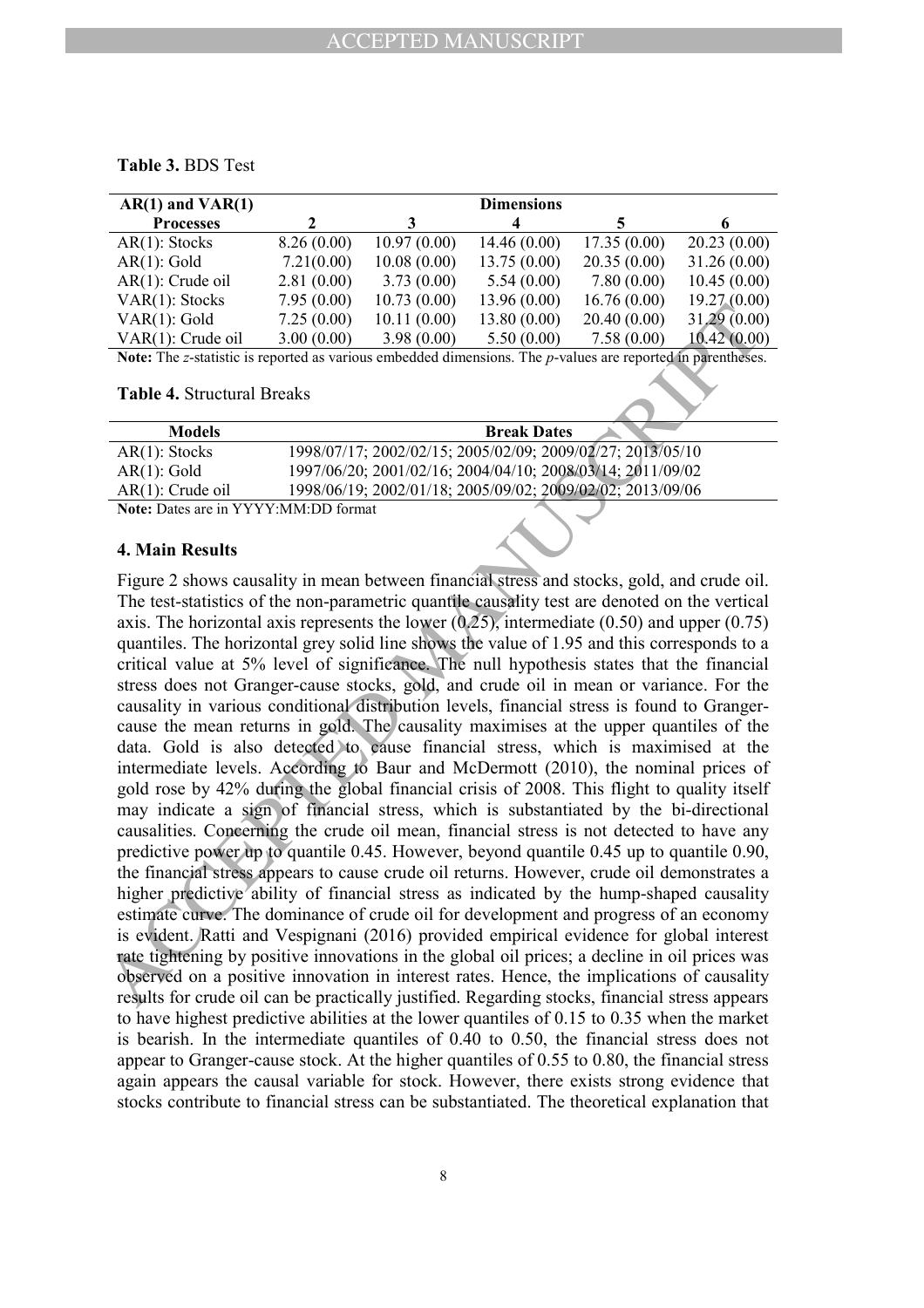may be attributed to this phenomenon could be, as discussed earlier, the prevalence of stock indices as an important barometer of the economic growth.

Figure 3 shows the causality in variance; both gold and crude oil appear to cause volatility in financial stress. Similarly, financial stress can also be observed to Grangercause in variance for both gold and crude oil. The stocks cause variance in financial stress, however, the reverse was found to be statistically insignificant. These results part away significantly from linear causality tests. Hence, the causality at different conditional levels allowed the study to draw valuable implications.

## 5. Conclusions

away significantly from linear causality tests. Hence, the causality at different conditional<br>levels allowed the study to draw valuable implications.<br>
5. Conclusions<br>
This paper attempts to explore the relationship of stoc This paper attempts to explore the relationship of stocks, gold, and crude oil with financial stress using the nonparametric causality-in-quantile test proposed by Balcilar et al., (2016a). We found strong evidence of nonlinearity and structural breaks in the data and therefore we used the nonparametric causality-in-quantiles test proposed by Balcilar et al., (2016a). The results entail significant bi-directional causality both in mean and variance for gold and crude oil with financial stress. However, stocks are found to influence financial stress more strongly. The causality of financial stress over stocks depicts a weak evidence. This study offers new insights towards the relationship between gold, crude oil and stock with financial stress by detecting the dependence structure of the assets at various conditional quantiles. These findings could be extremely relevant for portfolio re-balancing measures at different market states.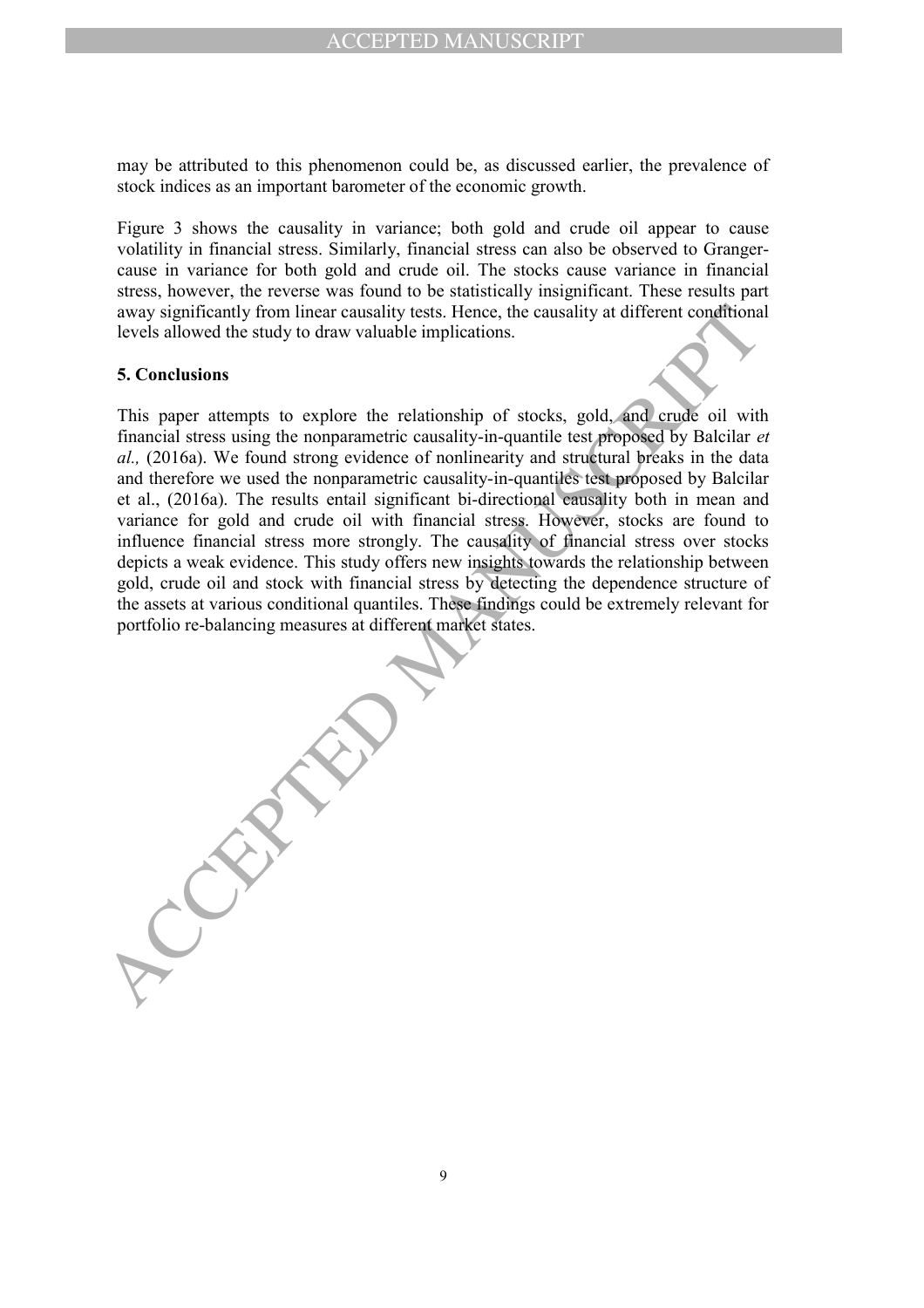ACCEPTED MANUSCRIPT

Figure 2. Causality in mean between Financial Stress (FSI) and Gold, Crude Oil (WTI), Stock (S&P 500)

10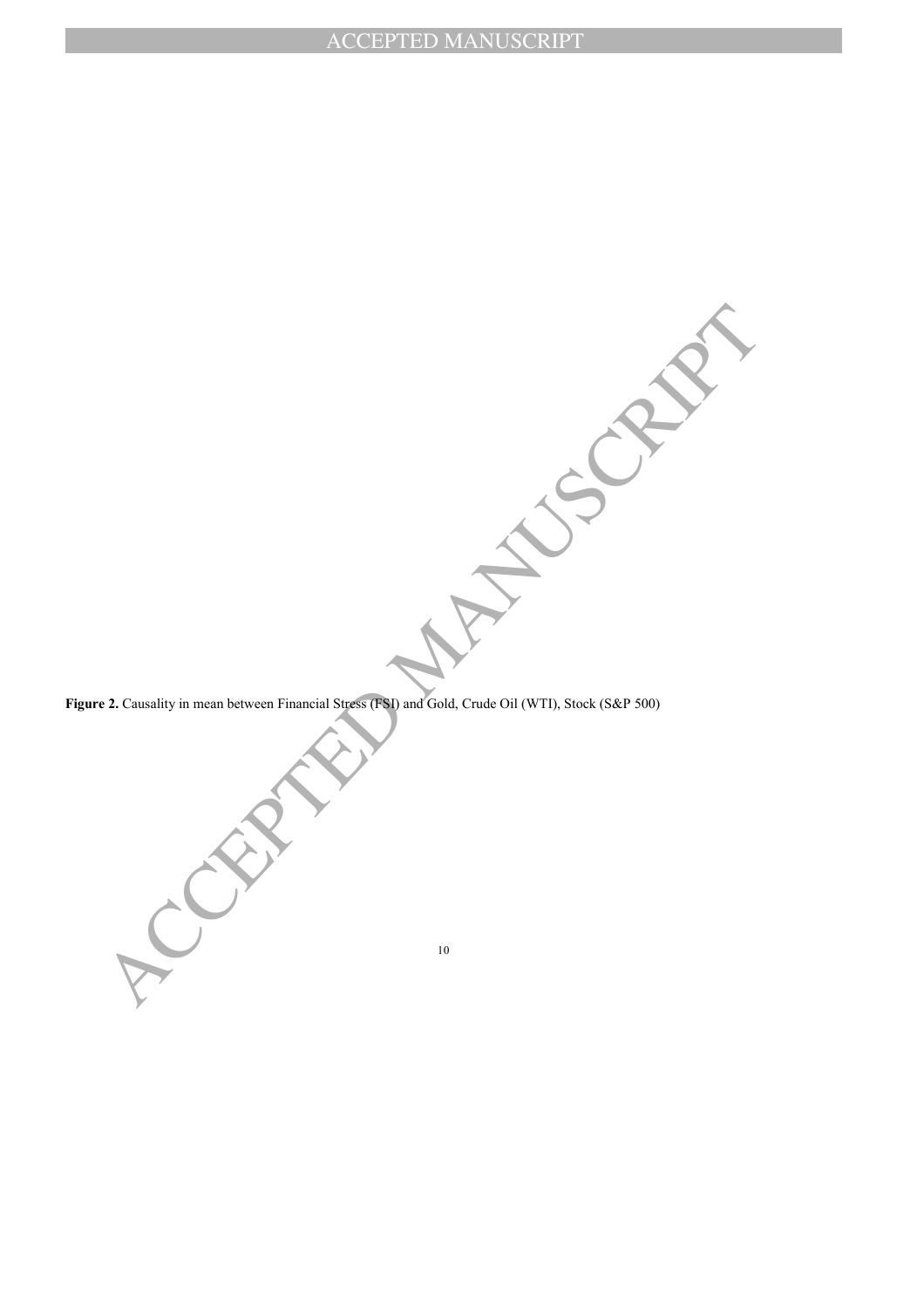ACCEPTED MANUSCRIPT Figure 3. Causality in variance between FSI and Gold, Crude Oil, Stock

11